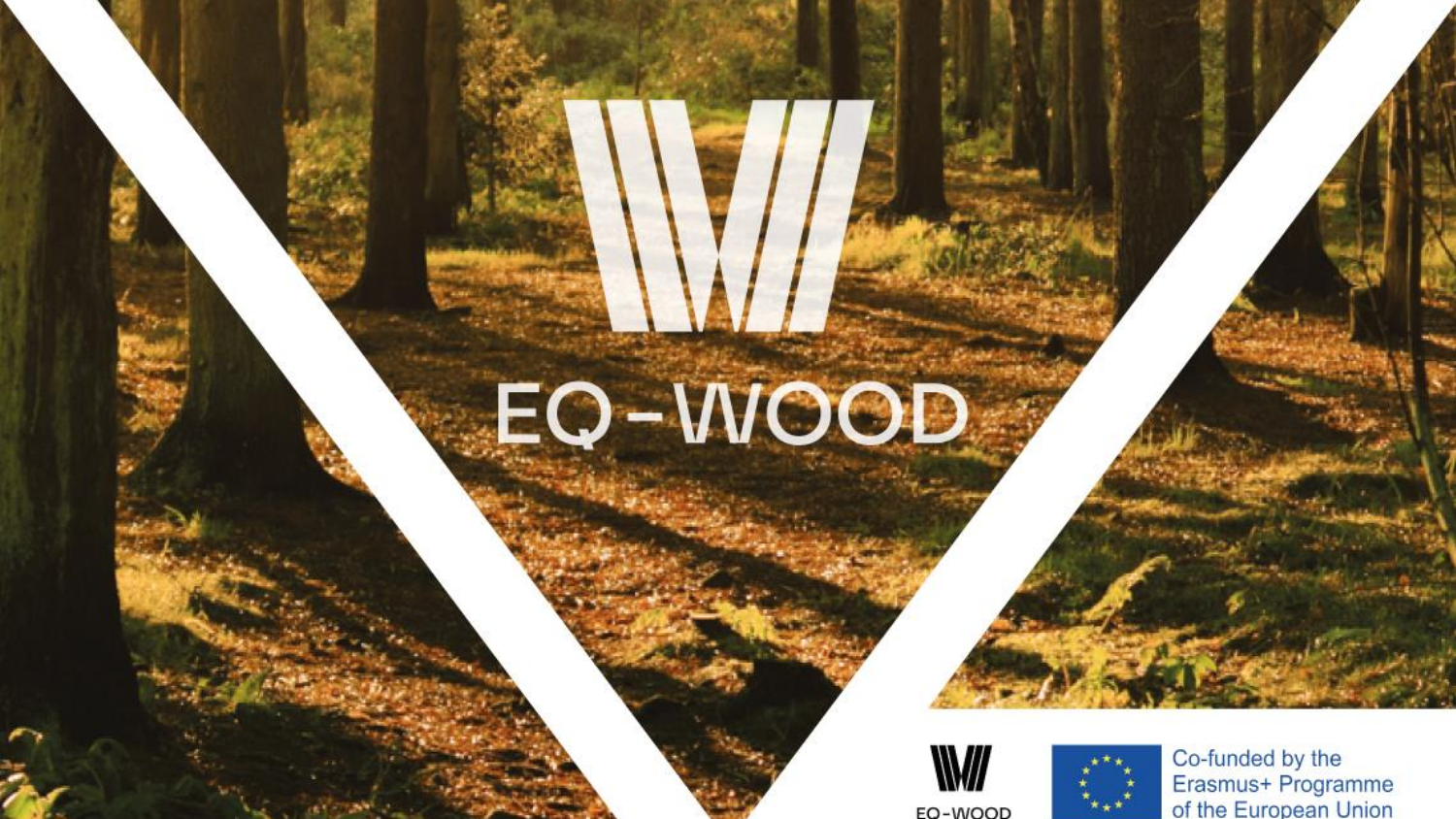# Interactive, training video pills





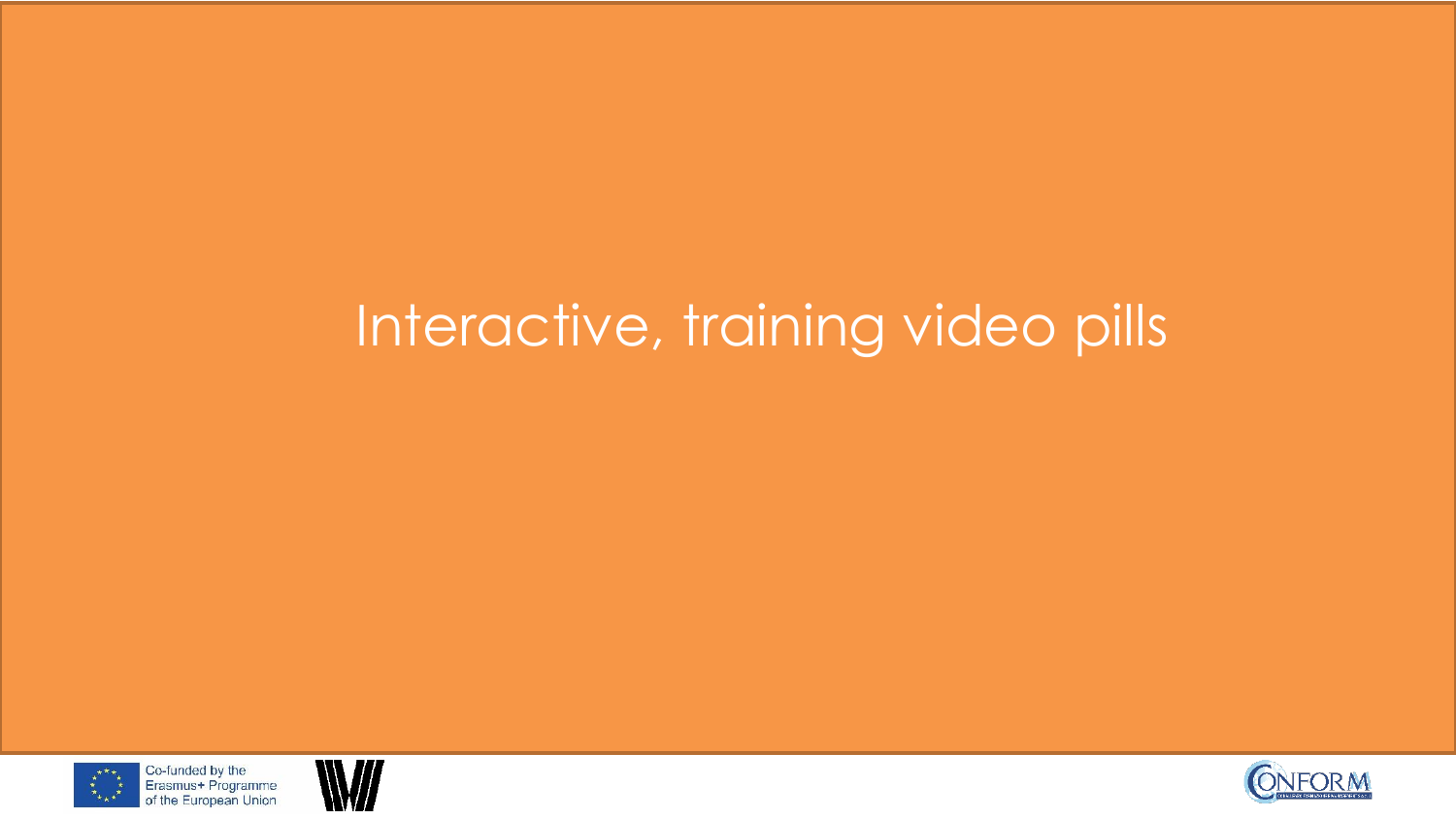#### **STRUCTURE OF THE INTERACTIVE VIDEO TRAINING PILLS**

- Introduction: of a maximum duration of 1 minute, created using Motion Graphics, with a series of images that summarise the topic
- Creation in the Studio: Use of the "Chroma Key" with the application of computer graphics and motion graphic solutions.







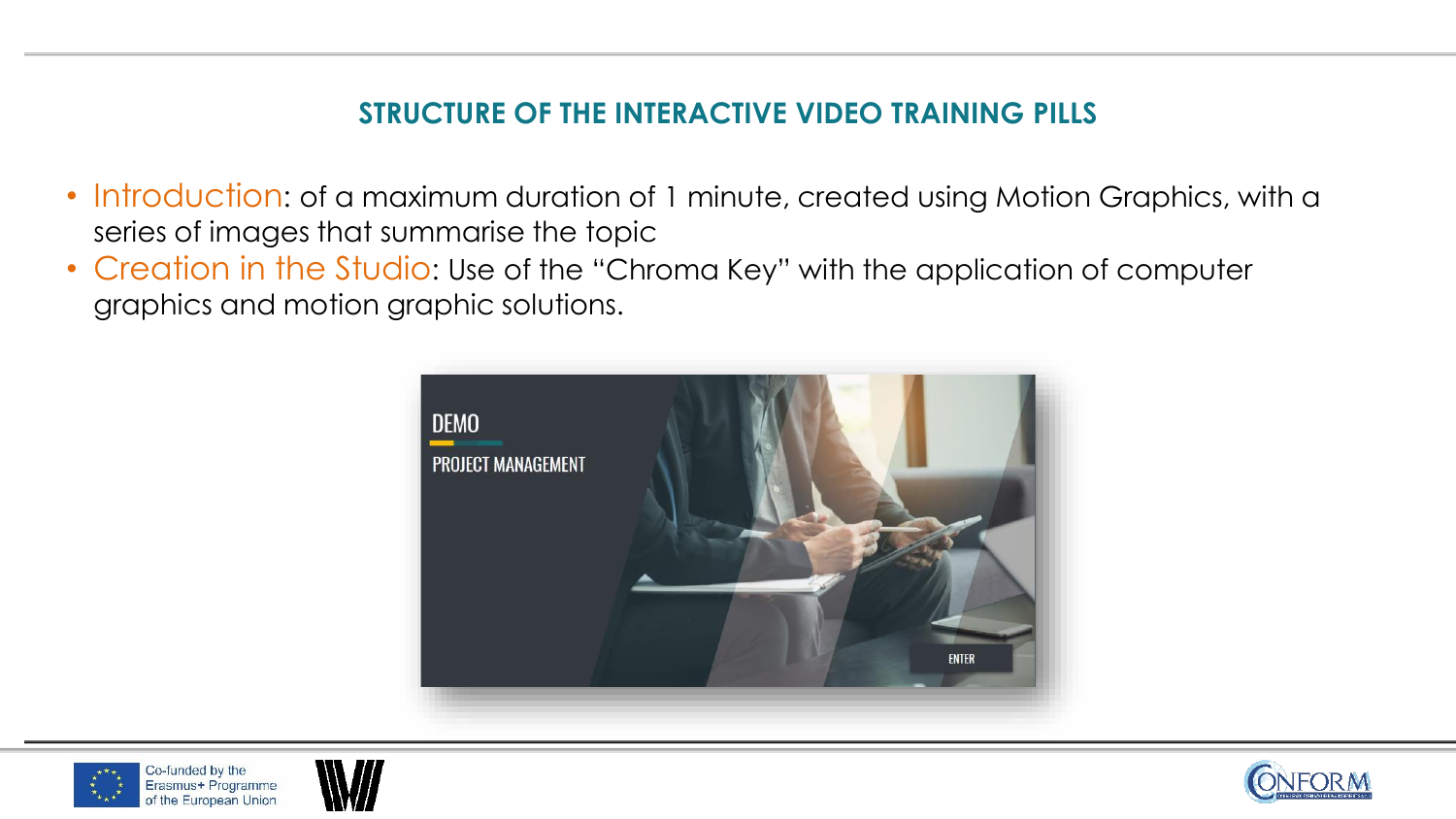## • Use of Interactivity

possibility of accessing the in-depth information recalled by the trainer/presenter in the video to cover the other aspects not included in the OER and which constitute the knowledge baggage of the target Curriculum defined by the partnership, which allows viewers to temporarily interrupt the episode and, through the **hotspots** inserted on the time-line of the video, recalled by specific "Key Words", to access the different training contents provided thanks to which you can:

- $\checkmark$  download an in-depth pdf or ppt
- $\checkmark$  access a thematic website and/or a portal of the institution and/or reference body
- ✓ watch a further video and/or slideshow of photographs
- $\checkmark$  listen to an interview and/or other multimedia content







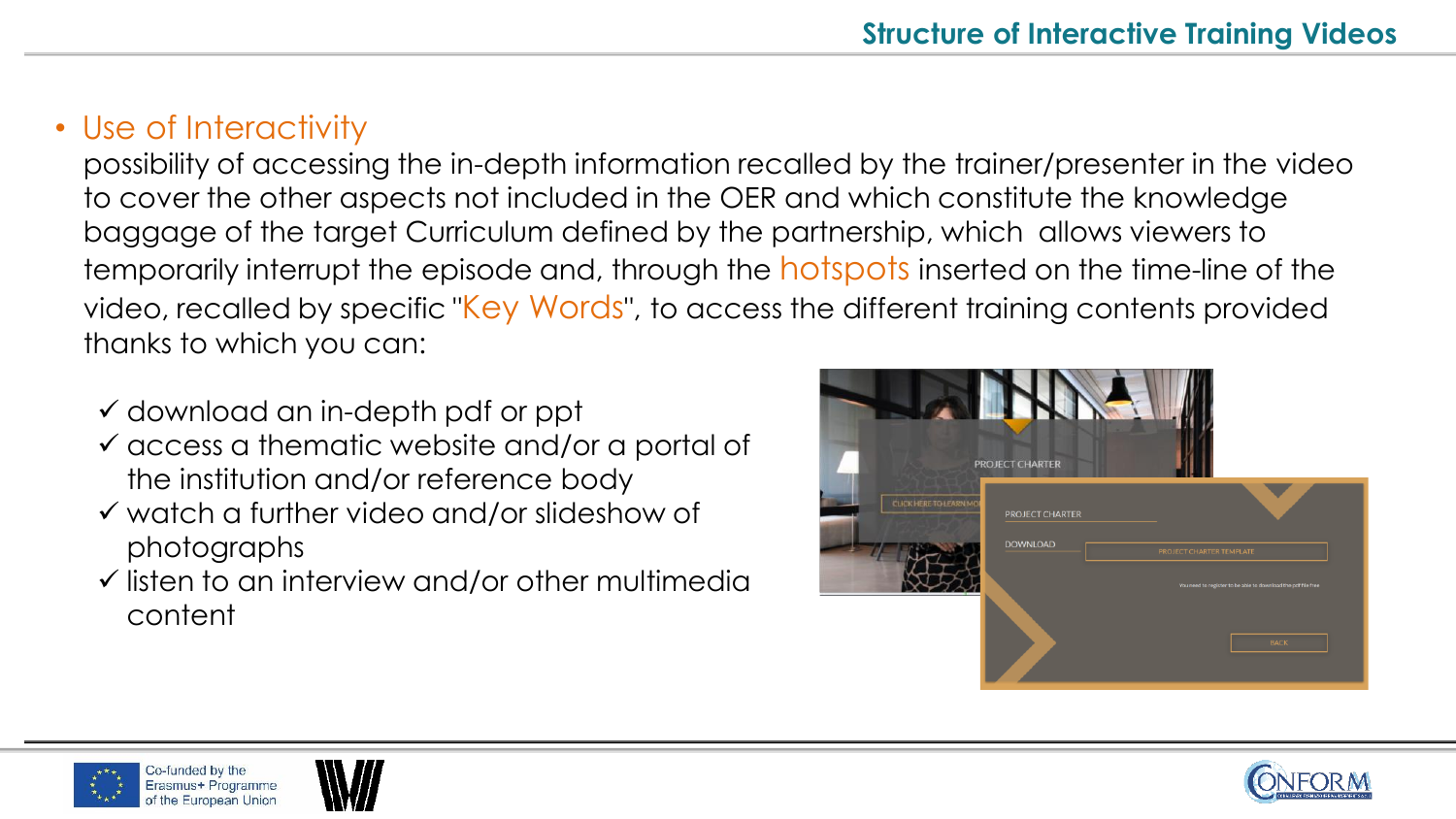The Interactive Training Videos with branching narratives are a further evolution of the Edutainment models proposed by CONFORM







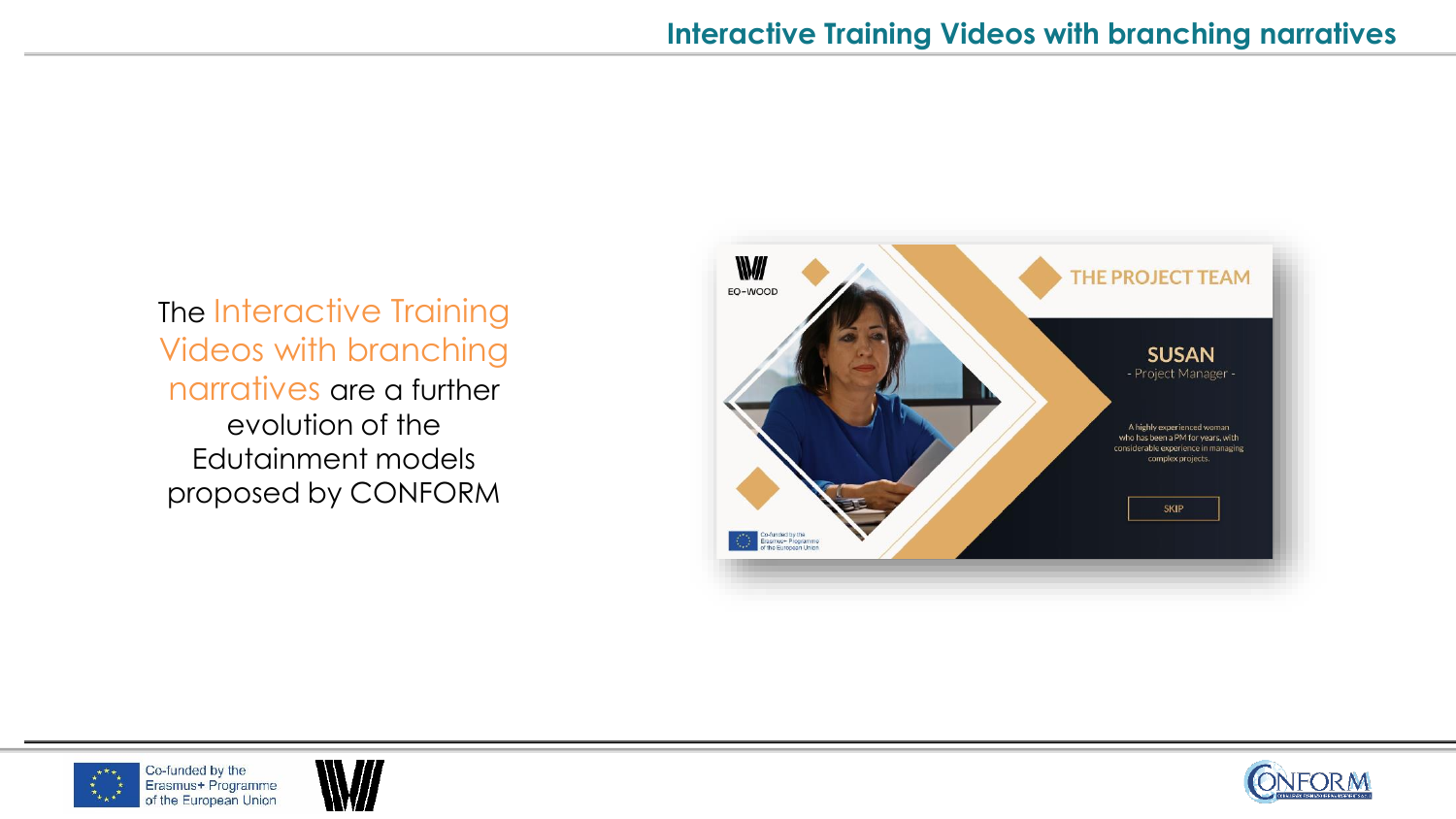Users can access one or more branched scenarios, which, thanks to the use of small video clips, shot in first and third person, allow them to make choices that will influence the course of the story, thus, being able to verify the consequences of the behaviours acted/chosen in a cause/effect logic.





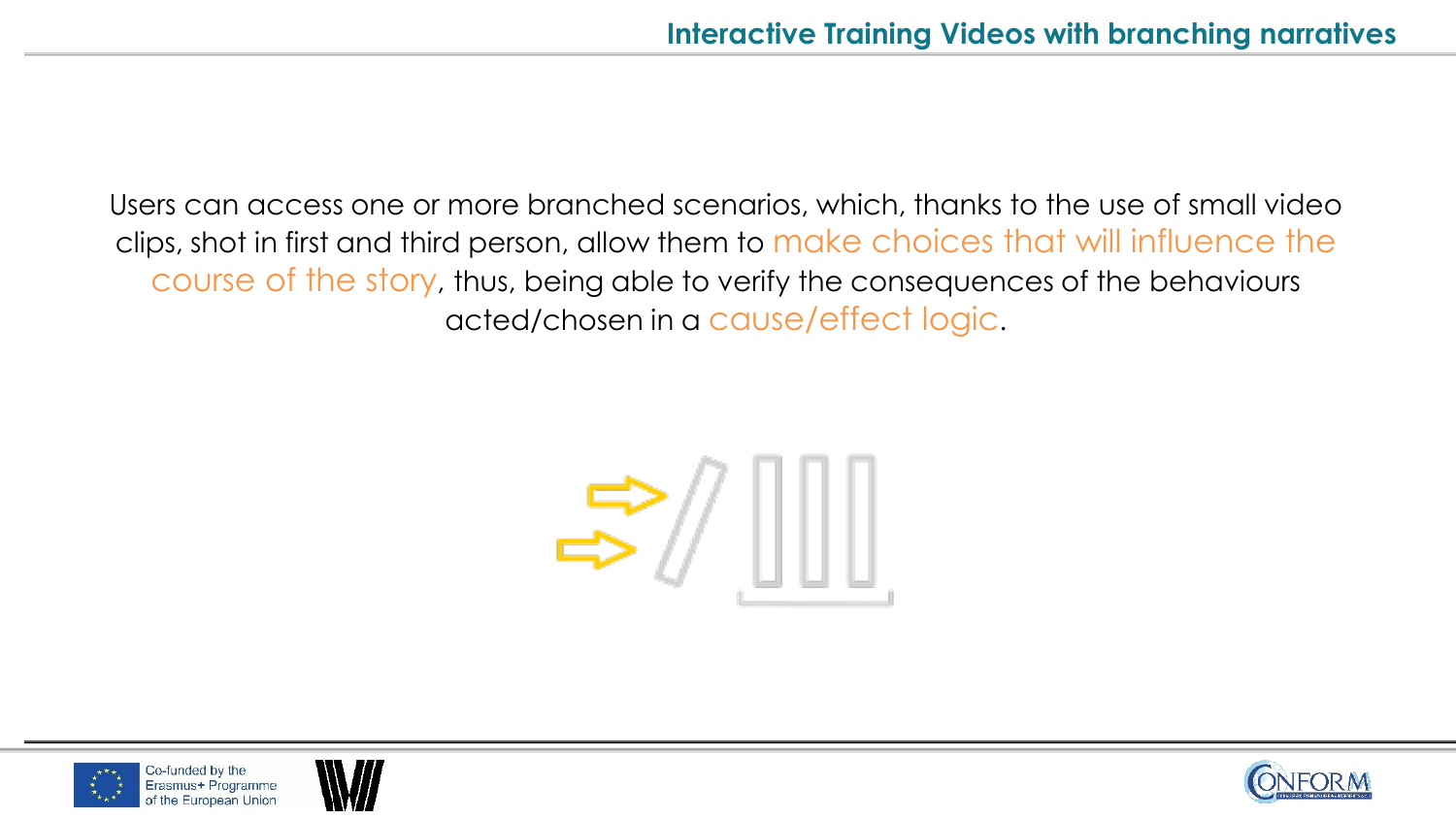During the viewing of the interactive videos with narrative branches, questions are proposed regarding the possible decisions to be taken on the circumstance simulated by the actors on stage.





The answers chosen by the user will open, from time to time, a different training scenario, including positive/negative feedback, which will lead him/her to the conclusion of the story, acquiring greater awareness of his/her knowledge on the subject.





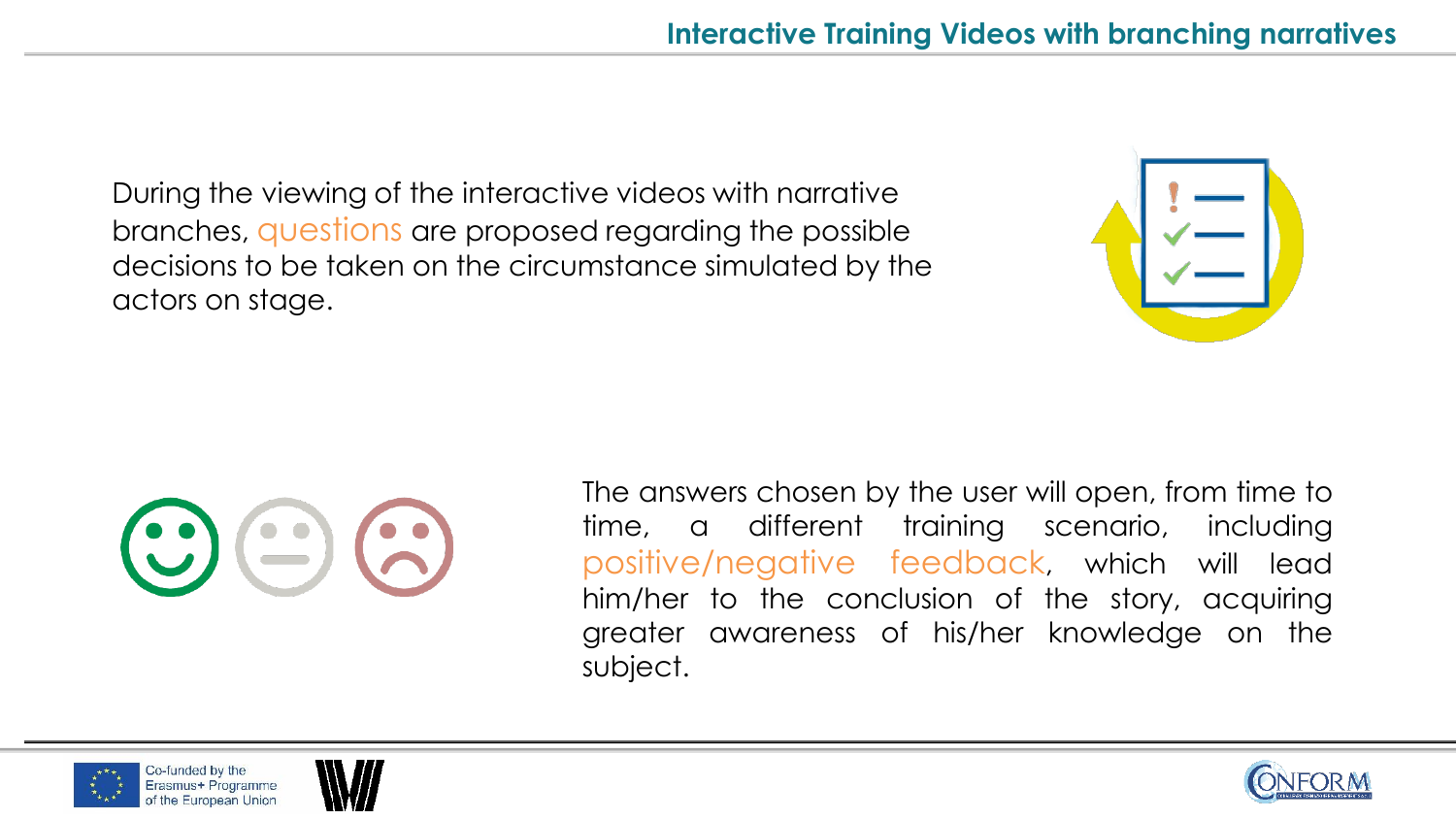# E-learning Platform





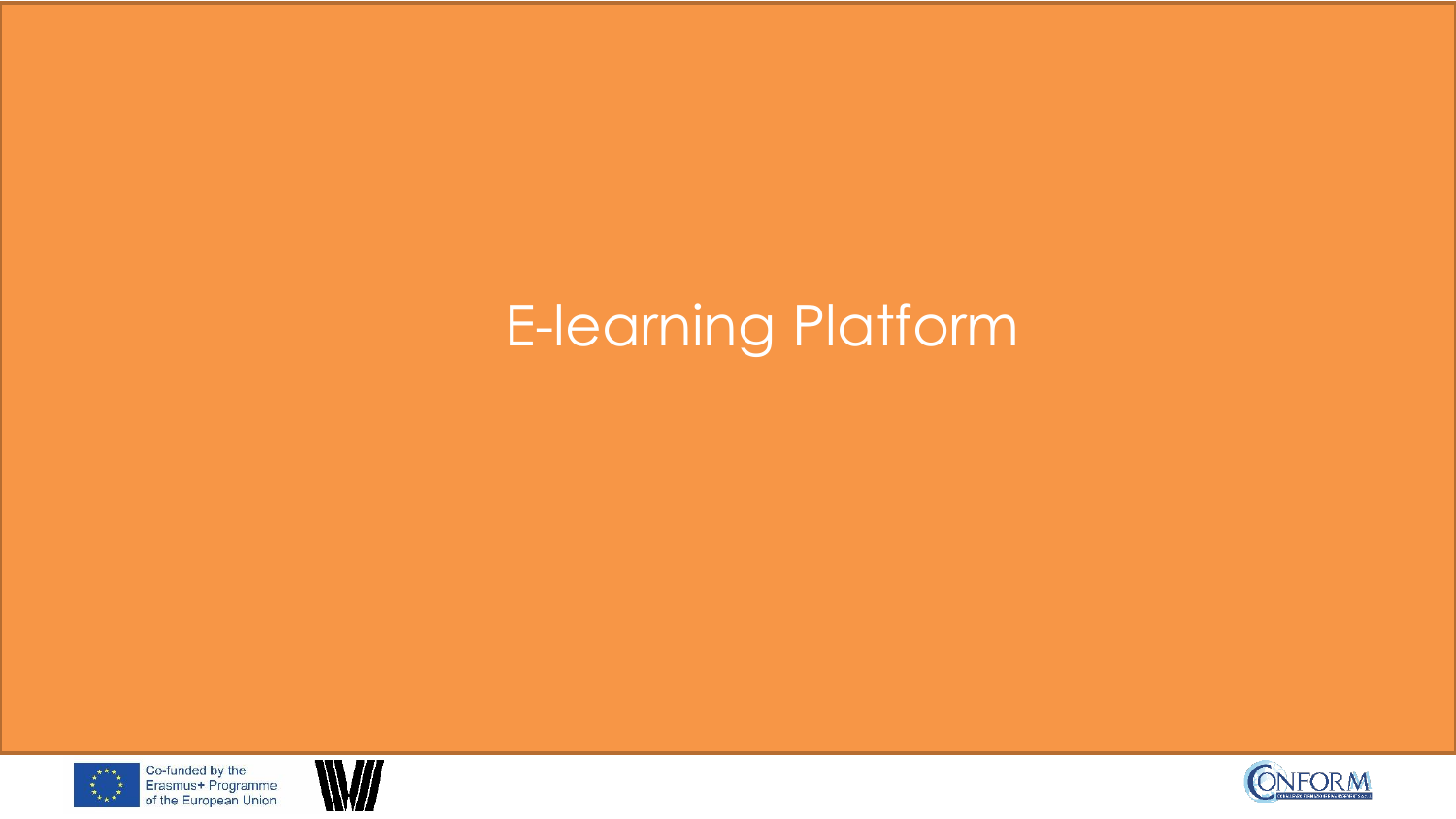### "Erudire" E-learning Platform

To access the audio-visual products created for the EQWOOD project, you need to access CONFORM S.c.a.r.l's "Erudire" e-learning platform at [http://www.erudire.it/](http://www.educare.conform.it/) by logging in at the box in the top right hand corner as shown as follows:







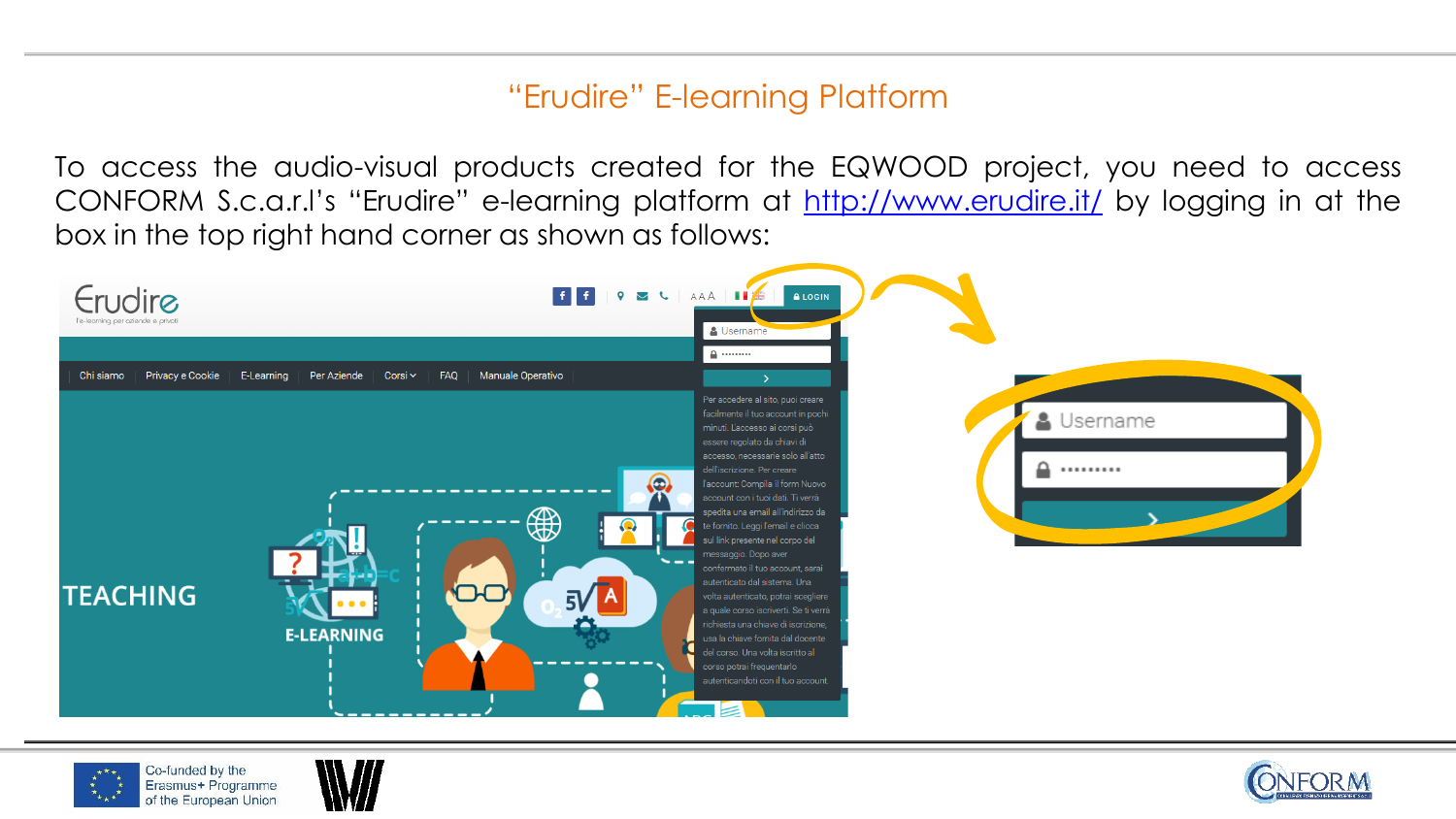### Access to audio-visual products

After having logged in with the credentials you have or those you have created, you need to click on the «enter» tab of the «International Projects» course category in the homepage of the platform







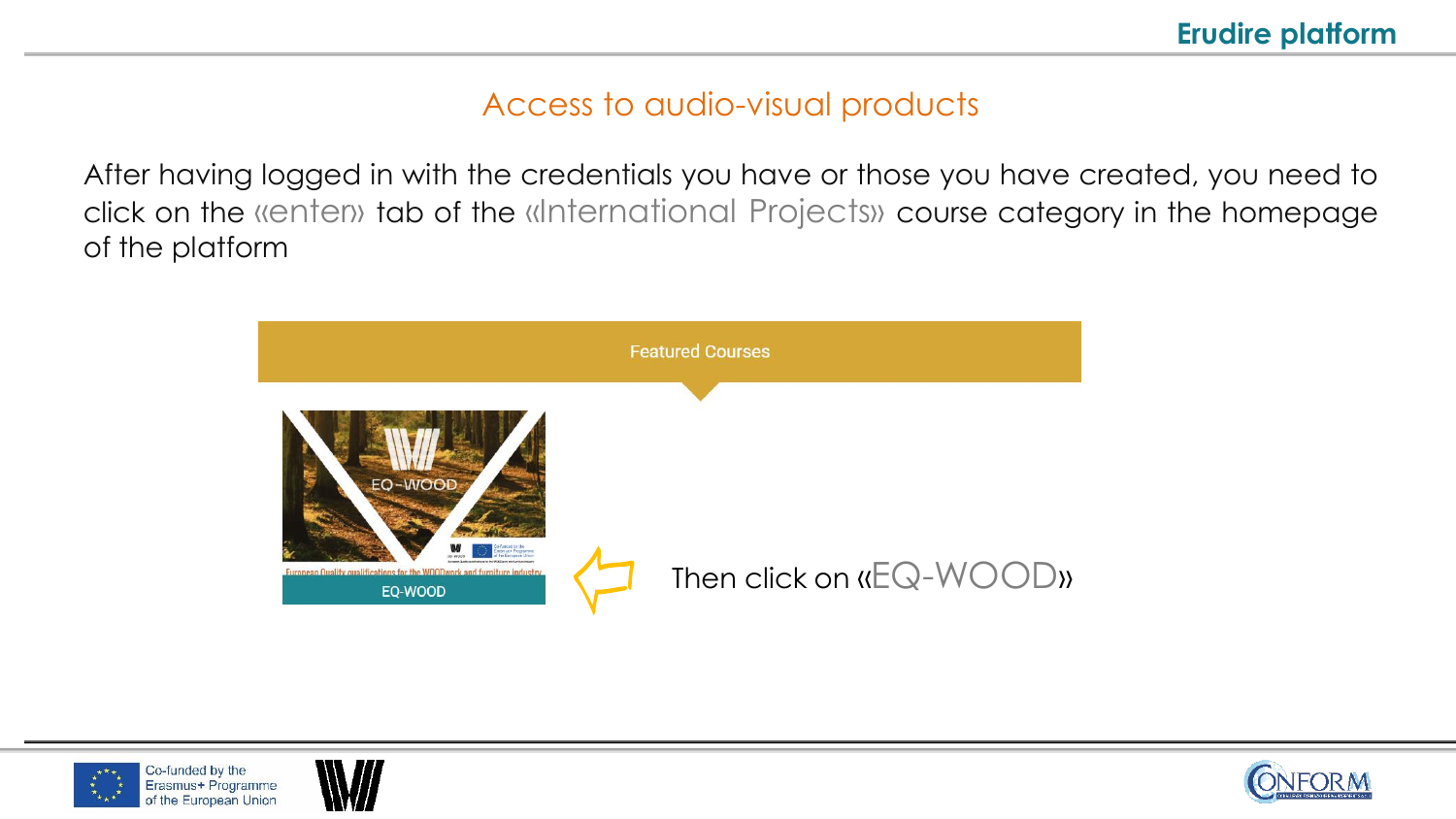## Open Badges

Open Badges are visual tokens of achievement, affiliation, authorization, or other trust relationship sharable across the web.

Open Badges represent a more detailed picture than a CV or résumé as they can be presented in ever-changing combinations, creating a constantly evolving picture of a person's lifelong learning.

Open Badges are digital credential systems that adopt the OBI - Open Badges Infrastructure standard and apply the blockchain in line with the IMS Global Standard, as a tool to represent, understand (both human and machine), verifiability, traceability, sharing, portability and recognition of the results or skills achieved by a learner even in non-formal contexts (e-learning and WBL)





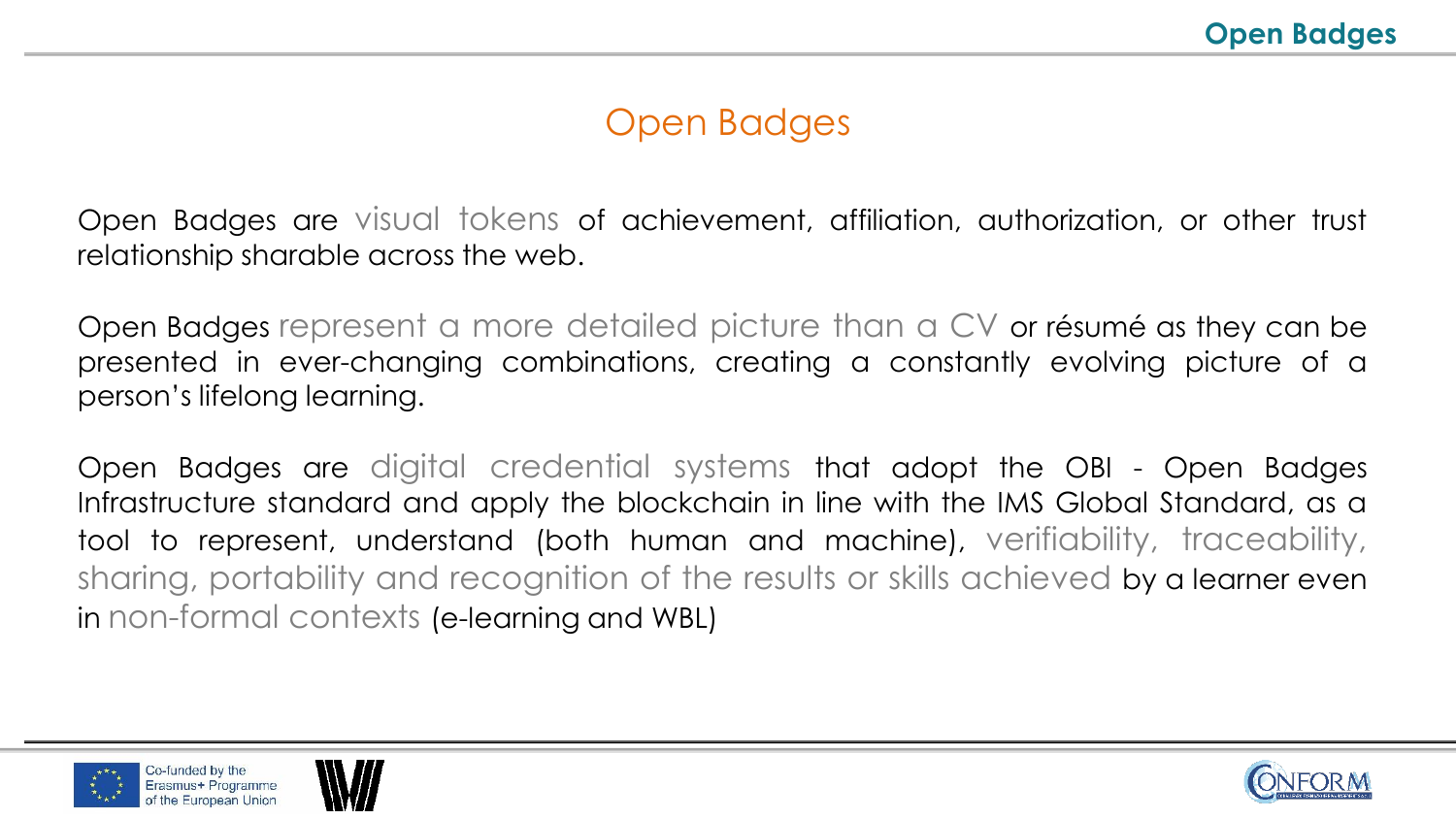## Open Badges

To access the Open Badges pages click on "Badges" on the navigation panel on the right







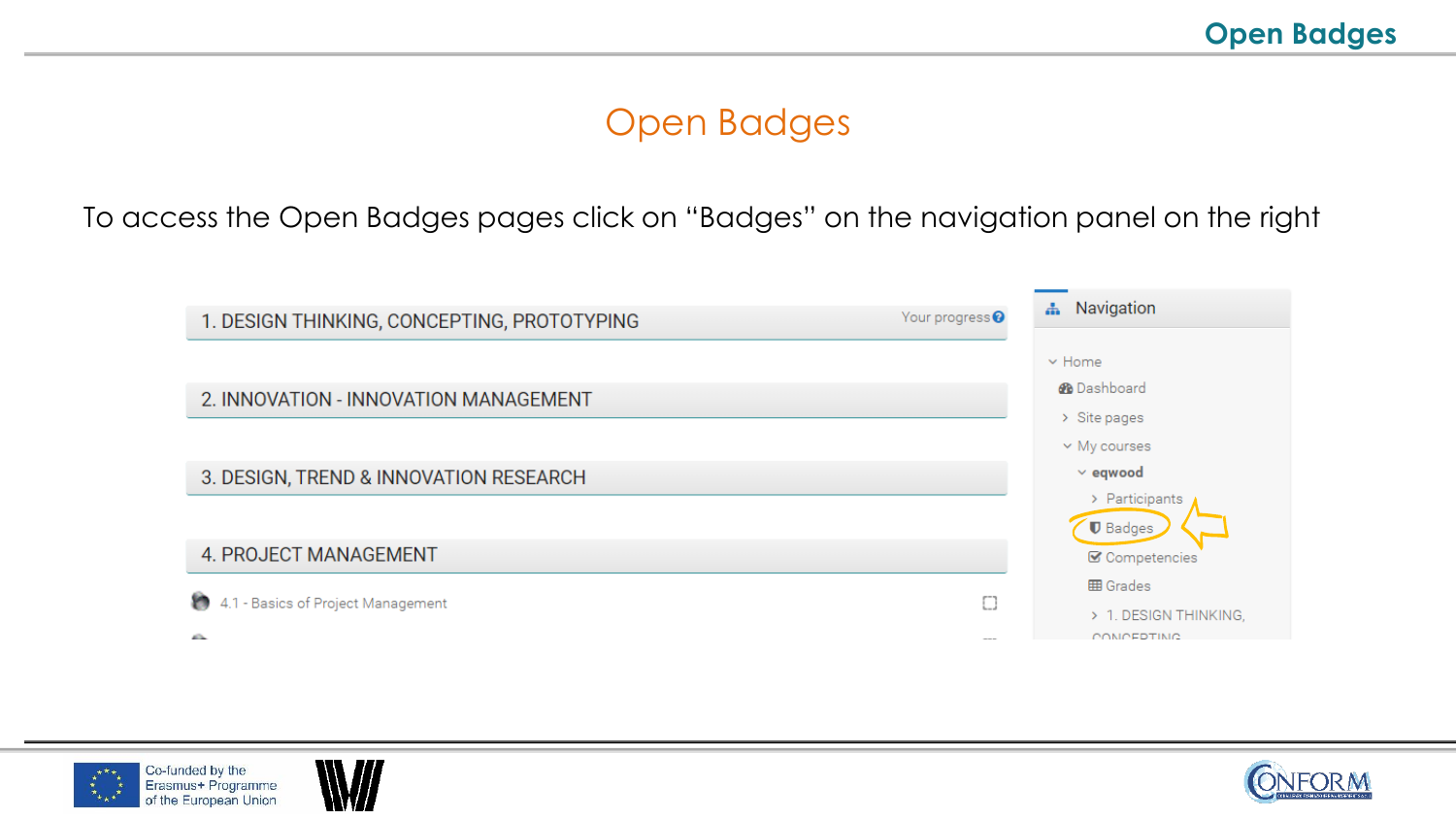## Open Badges

#### EQ-WOOD: Badges

#### Number of badges available: 6

| Image | Name <sup>+</sup>                                                                                 | <b>Description</b>                                                                                                                                                                                                                                                                                                                                                                                      | <b>Criteria</b>                                                                                                                                                                                                        |
|-------|---------------------------------------------------------------------------------------------------|---------------------------------------------------------------------------------------------------------------------------------------------------------------------------------------------------------------------------------------------------------------------------------------------------------------------------------------------------------------------------------------------------------|------------------------------------------------------------------------------------------------------------------------------------------------------------------------------------------------------------------------|
|       | FO-WOOD:<br><b>PROJECT</b><br><b>MANAGEMENT</b>                                                   | This badge is awarded to people who successfully complete the fourth module of the<br>Innovation Advisor Course developed by the EQ-WOOD sector skills alliance project<br>partnership acquiring the "Project Management" competence. Further information on the<br>Innovation Advisor Professional Profile is available at<br>https://www.eqwood.org/downloads                                         | Users are awarded this badge<br>when they complete ANY of the<br>listed requirements.<br>The following activity has to<br>be completed:<br>"SCORM package - 4.8 -<br><b>FINAL TEST - PROJECT</b><br><b>MANAGEMENT"</b> |
|       |                                                                                                   |                                                                                                                                                                                                                                                                                                                                                                                                         | Participants have<br>succesfully completed<br>the final test of the<br>module called "Project"<br>Management".                                                                                                         |
|       |                                                                                                   |                                                                                                                                                                                                                                                                                                                                                                                                         | This badge has to be awarded<br>by the users with ANY of the<br>following roles:<br>Manager<br>Non-editing teacher                                                                                                     |
|       | FO-WOOD:<br>PROFESSIONAL<br>DEVELOPMENT.<br>NETWORKING &<br><b>INTERCULTURAL</b><br><b>SKILLS</b> | This badge is awarded to people who successfully complete the fifth module of the<br>Innovation Advisor Course developed by the EQ-WOOD sector skills alliance project<br>partnership acquiring the "Professional Development, Networking & Intercultural Skills"<br>competence. Further information on the Innovation Advisor Professional Profile is<br>available at https://www.eqwood.org/downloads | Users are awarded this badge<br>when they complete ANY of the<br>listed requirements.<br>The following activity has to<br>be completed:<br>"SCORM package - 5.6 -<br><b>FINAL TEST -</b>                               |

Once you access the Open Badges page you can see all the "Badges" available for the course.

If you pass the tests at the end of each module you will receive the EQ-WOOD badge specific for the that module.

There is also a final badge of the EQWOOD project that you will receive if you pass all the tests.





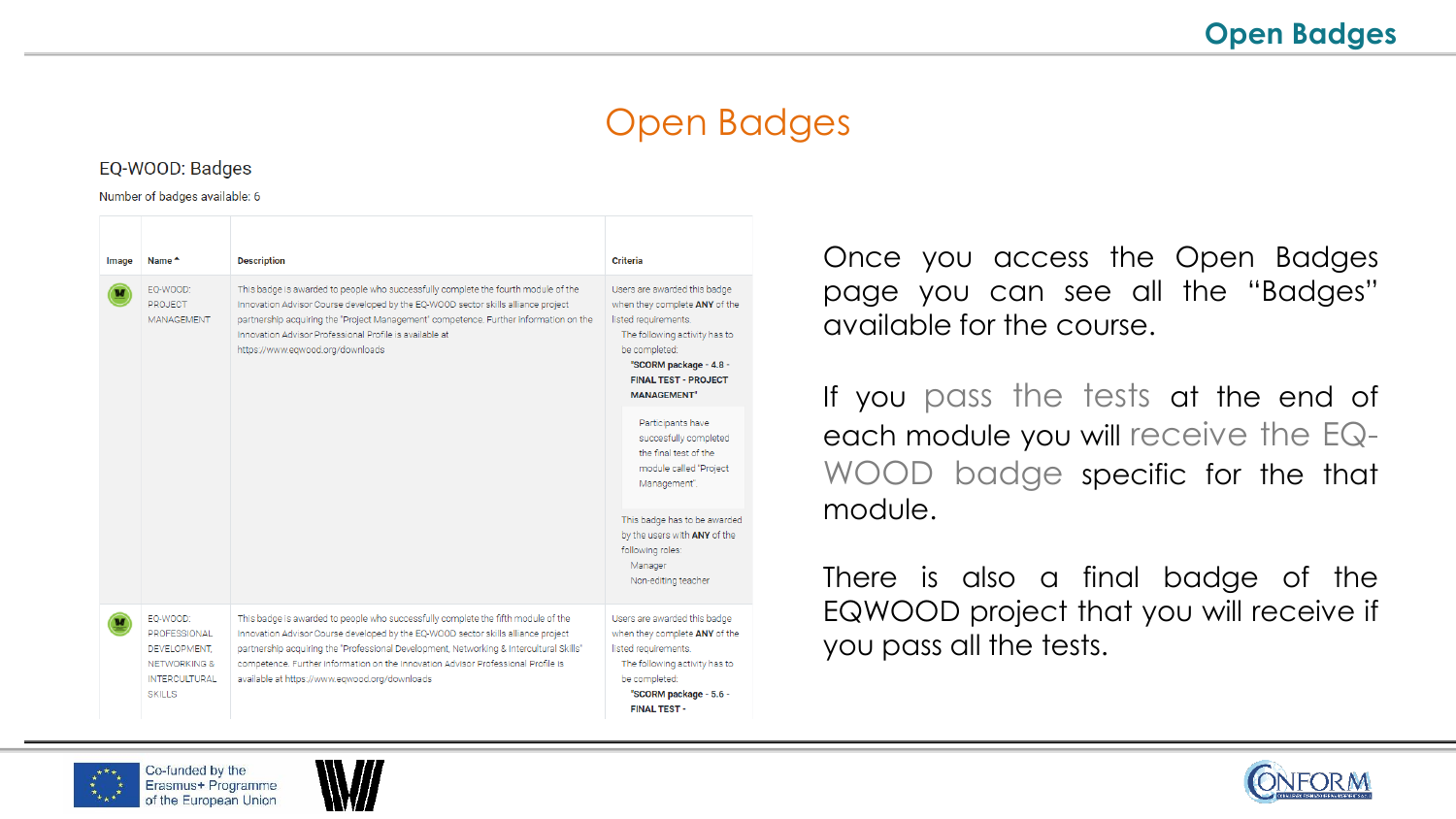# EQ-WOOD DIGITAL STORY